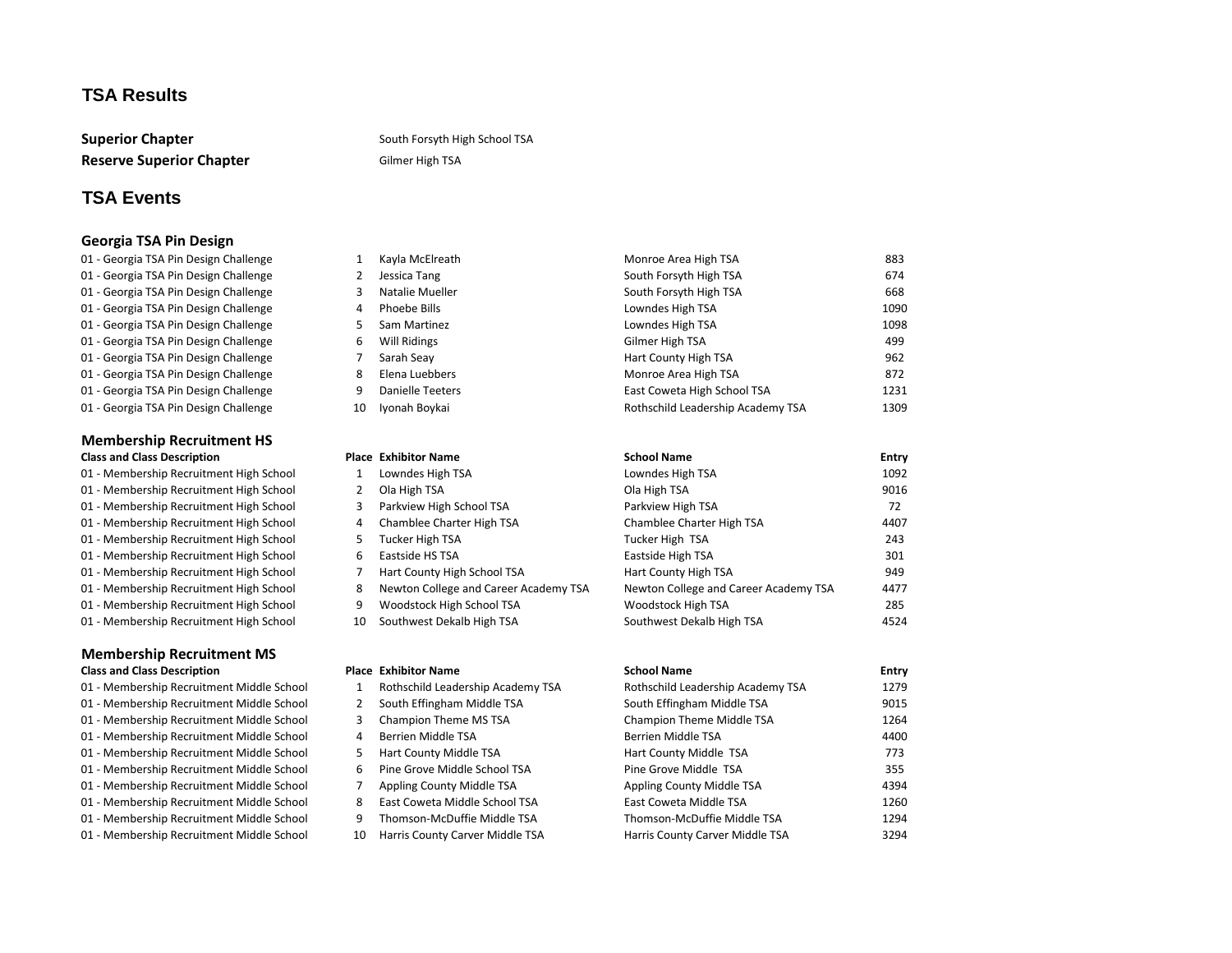### **Promotional Design Challenge**

|  |  | <b>Class and Class Description</b> |
|--|--|------------------------------------|
|--|--|------------------------------------|

- 01 Promotional Design **1 Monroe Area High TSA** 892
- 01 Promotional Design and South Forsyth High TSA 675
- 01 Promotional Design and Mathematic Communications of the Yang Parkview High TSA 78
- 01 Promotional Design and Montonal Design and Montonal Design and Montonal Design and Montonal Design and Monto
- 01 Promotional Design and Conserversity by Clayton Condon Condon Lowndes High TSA 1089
- 01 Promotional Design Theory of Anne Brown-Goolsby County High TSA 1040
- 01 Promotional Design **1103** Trevor Terry **1103** Cowndes High TSA Lowndes High TSA
- 01 Promotional Design **8 Contral High TSA** 460
- 01 Promotional Design and Matters of the Street Bessemer Community of the Parkview High TSA 79
- 01 Promotional Design and The Superior Control of the Nguyen 10 Anh Nguyen Jonesboro High TSA 740

# **T-Shirt Design**

| <b>Class and Class Description</b> |    | <b>Place Exhibitor Name</b>  | <b>School Name</b>                            |              |
|------------------------------------|----|------------------------------|-----------------------------------------------|--------------|
|                                    |    |                              |                                               | <b>Numbe</b> |
| 01 - T-Shirt Design                |    | Morgan Hall                  | Ola High TSA                                  | 3304         |
| 01 - T-Shirt Design                |    | <b>Allerleirauh Triplitt</b> | Shiloh High TSA                               | 9018         |
| 01 - T-Shirt Design                |    | Jennifer Nguyen              | Parkview High TSA                             | 73           |
| 01 - T-Shirt Design                | 4  | Logan Forrester              | Hart County High TSA                          | 958          |
| 01 - T-Shirt Design                | 5. | Kayla McElreath              | Monroe Area High TSA                          | 893          |
| 01 - T-Shirt Design                | 6. | Amanda Turner                | Arabia Mountain High TSA                      | 911          |
| 01 - T-Shirt Design                |    | Gabby Arrambide              | North Forsyth High School TSA                 | 9017         |
| 01 - T-Shirt Design                | 8  | Albert Abraham               | Gwinnett School of Math, Science and Tech TSA | 627          |
| 01 - T-Shirt Design                | 9. | Angelique Cushman            | South Forsyth High TSA                        | 679          |
| 01 - T-Shirt Design                | 10 | Lulawit Belachew             | Henderson Middle TSA                          | 728          |

**Colass Exhibitor Name Class 2 and Zeription School Name Entry <b>Entry Entry** 

**Number**

# **Architectural Design Challenge**

| <b>Class and Class Description</b> |    | <b>Place Exhibitor Name</b> | <b>School Name</b>                    | <b>Entry</b><br><b>Number</b> |
|------------------------------------|----|-----------------------------|---------------------------------------|-------------------------------|
|                                    |    |                             |                                       |                               |
| 01 - Architectural Design          |    | <b>Trevor Binning</b>       | North Forsyth High School TSA         | 3313                          |
| 01 - Architectural Design          |    | Matthew Ray                 | South Forsyth High TSA                | 670                           |
| 01 - Architectural Design          |    | Isabella Booth              | Newton College and Career Academy TSA | 1153                          |
| 01 - Architectural Design          | 4  | Saul Cecilio                | Gilmer High TSA                       | 516                           |
| 01 - Architectural Design          |    | Belen Heybroek              | South Forsyth High TSA                | 667                           |
| 01 - Architectural Design          | 6. | Alan Mota                   | Tucker High TSA                       | 805                           |
| 01 - Architectural Design          |    | Agil Herb                   | Dunwoody High TSA                     | 1350                          |
| 01 - Architectural Design          | 8  | <b>Andrew Romanick</b>      | Gilmer High TSA                       | 514                           |
| 01 - Architectural Design          | 9  | Breanna Forbes              | Hart County Middle TSA                | 774                           |
| 01 - Architectural Design          | 10 | Craig Seol                  | Chamblee Charter High TSA             | 1406                          |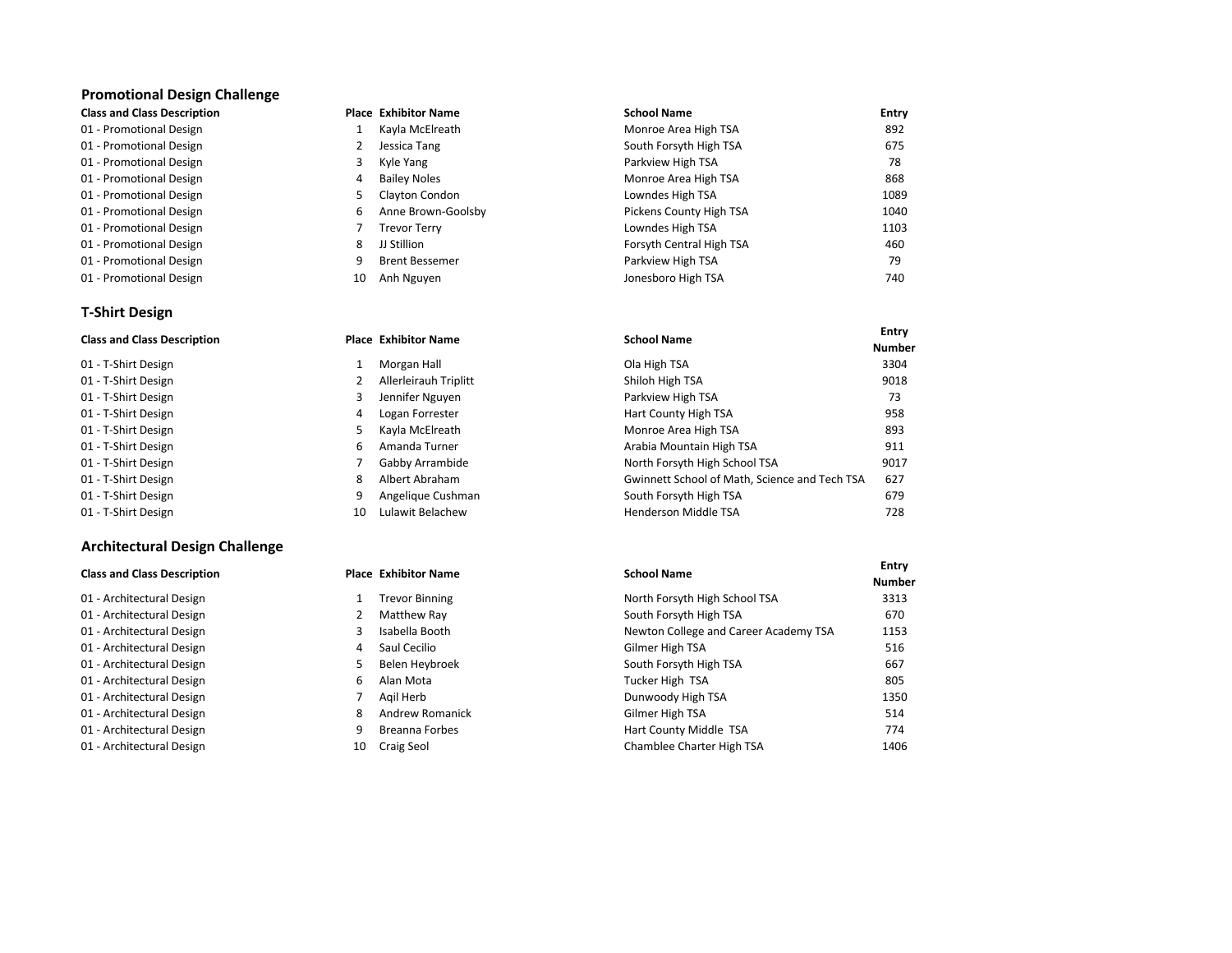### **Catapult Design Challenge**

- 
- 
- 
- 

### **Dragster Challenge**

- 01 Dragster Challenge 1 Megan Kelly
- 01 Dragster Challenge 2 Brayden Foster
- 01 Dragster Challenge 3 Andrew Romanick
- 01 Dragster Challenge **1988** 2021 Tyler Tilman
- 01 Dragster Challenge **1988** 5 Tyler Holley
- 01 Dragster Challenge **6 Chase Nufer** Forsyth Chase Nufer
- 01 Dragster Challenge 7 Ebony Williams
- 01 Dragster Challenge **8 Trevon King**
- 01 Dragster Challenge **9 Justin Mun**
- 01 Dragster Challenge 10 Maddox Whiddon

### **Mousetrap Car Challenge**

- 01 Mousetrap Car Design Challenge 2 Peachtree Charter Middle TSA
- 01 Mousetrap Car Design Challenge 3 North Forsyth High School TSA
- 01 Mousetrap Car Design Challenge **4 Access 12 Access 12 Access** 4 Duluth High TSA
- 01 Mousetrap Car Design Challenge 5 Pine Grove Middle School TSA
- 01 Mousetrap Car Design Challenge 6 Chamblee Charter High TSA
- 01 Mousetrap Car Design Challenge 7 Union County High TSA
- 01 Mousetrap Car Design Challenge **8 Forsyth Central High TSA**
- 01 Mousetrap Car Design Challenge 1988 1095 1096 Mousetrap Car Design Challenge
- 01 Mousetrap Car Design Challenge 10 Mill Creek High School TSA

| <b>Class and Class Description</b> |    | <b>Place Exhibitor Name</b>             | <b>School Name</b>                            | <b>Entry</b><br><b>Number</b> |
|------------------------------------|----|-----------------------------------------|-----------------------------------------------|-------------------------------|
| 01 - Catapult Design Challenge     |    | Tucker High TSA                         | Tucker High TSA                               | 245                           |
| 01 - Catapult Design Challenge     |    | Lithonia High TSA                       | Lithonia High TSA                             | 724                           |
| 01 - Catapult Design Challenge     |    | Gwinnett School of Math and Science TSA | Gwinnett School of Math, Science and Tech TSA | 624                           |
| 01 - Catapult Design Challenge     | 4  | South Forsyth High School TSA           | South Forsyth High TSA                        | 676                           |
| 01 - Catapult Design Challenge     |    | Mill Creek High School TSA              | Mill Creek High TSA                           | 180                           |
| 01 - Catapult Design Challenge     | 6  | Clarkston High TSA                      | Clarkston High TSA                            | 4411                          |
| 01 - Catapult Design Challenge     |    | Pickens High School TSA                 | Pickens County High TSA                       | 1050                          |
| 01 - Catapult Design Challenge     | 8  | Winder-Barrow High TSA                  | Winder-Barrow High TSA                        | 4541                          |
| 01 - Catapult Design Challenge     |    | East Coweta Middle School TSA           | East Coweta Middle TSA                        | 1255                          |
| 01 - Catapult Design Challenge     | 10 | Hahira Middle School TSA                | Hahira Middle TSA                             | 281                           |

| <b>Class and Class Description</b> |    | <b>Place Exhibitor Name</b> | <b>School Name</b>                            | <b>Entry</b><br><b>Number</b> |
|------------------------------------|----|-----------------------------|-----------------------------------------------|-------------------------------|
| 01 - Dragster Challenge            |    | Megan Kelly                 | Monroe County Middle TSA                      | 1033                          |
| 01 - Dragster Challenge            |    | Brayden Foster              | Fannin County Middle TSA                      | 983                           |
| 01 - Dragster Challenge            |    | Andrew Romanick             | Gilmer High TSA                               | 515                           |
| 01 - Dragster Challenge            | 4  | Tyler Tilman                | Hahira Middle TSA                             | 282                           |
| 01 - Dragster Challenge            | 5. | <b>Tyler Holley</b>         | Pine Grove Middle TSA                         | 38                            |
| 01 - Dragster Challenge            | 6. | Chase Nufer                 | Forsyth Central High TSA                      | 454                           |
| 01 - Dragster Challenge            |    | Ebony Williams              | Lowndes High TSA                              | 1099                          |
| 01 - Dragster Challenge            | 8  | Trevon King                 | Arabia Mountain High TSA                      | 919                           |
| 01 - Dragster Challenge            | 9  | Justin Mun                  | Gwinnett School of Math, Science and Tech TSA | 634                           |
| 01 - Dragster Challenge            | 10 | Maddox Whiddon              | Hahira Middle TSA                             | 280                           |

| <b>Class and Class Description</b>  |    | <b>Place Exhibitor Name</b>   | <b>School Name</b>            | Entry<br><b>Number</b> |
|-------------------------------------|----|-------------------------------|-------------------------------|------------------------|
| 01 - Mousetrap Car Design Challenge |    | Gilmer High TSA               | Gilmer High TSA               | 4436                   |
| 01 - Mousetrap Car Design Challenge |    | Peachtree Charter Middle TSA  | Peachtree Charter Middle TSA  | 4489                   |
| 01 - Mousetrap Car Design Challenge |    | North Forsyth High School TSA | North Forsyth High School TSA | 650                    |
| 01 - Mousetrap Car Design Challenge | 4  | Duluth High TSA               | Duluth High TSA               | 608                    |
| 01 - Mousetrap Car Design Challenge |    | Pine Grove Middle School TSA  | Pine Grove Middle TSA         | 356                    |
| 01 - Mousetrap Car Design Challenge | 6. | Chamblee Charter High TSA     | Chamblee Charter High TSA     | 4405                   |
| 01 - Mousetrap Car Design Challenge |    | Union County High TSA         | Union County High TSA         | 576                    |
| 01 - Mousetrap Car Design Challenge | 8  | Forsyth Central High TSA      | Forsyth Central High TSA      | 448                    |
| 01 - Mousetrap Car Design Challenge | 9  | Lowndes High TSA              | Lowndes High TSA              | 1095                   |
| 01 - Mousetrap Car Design Challenge | 10 | Mill Creek High School TSA    | Mill Creek High TSA           | 181                    |